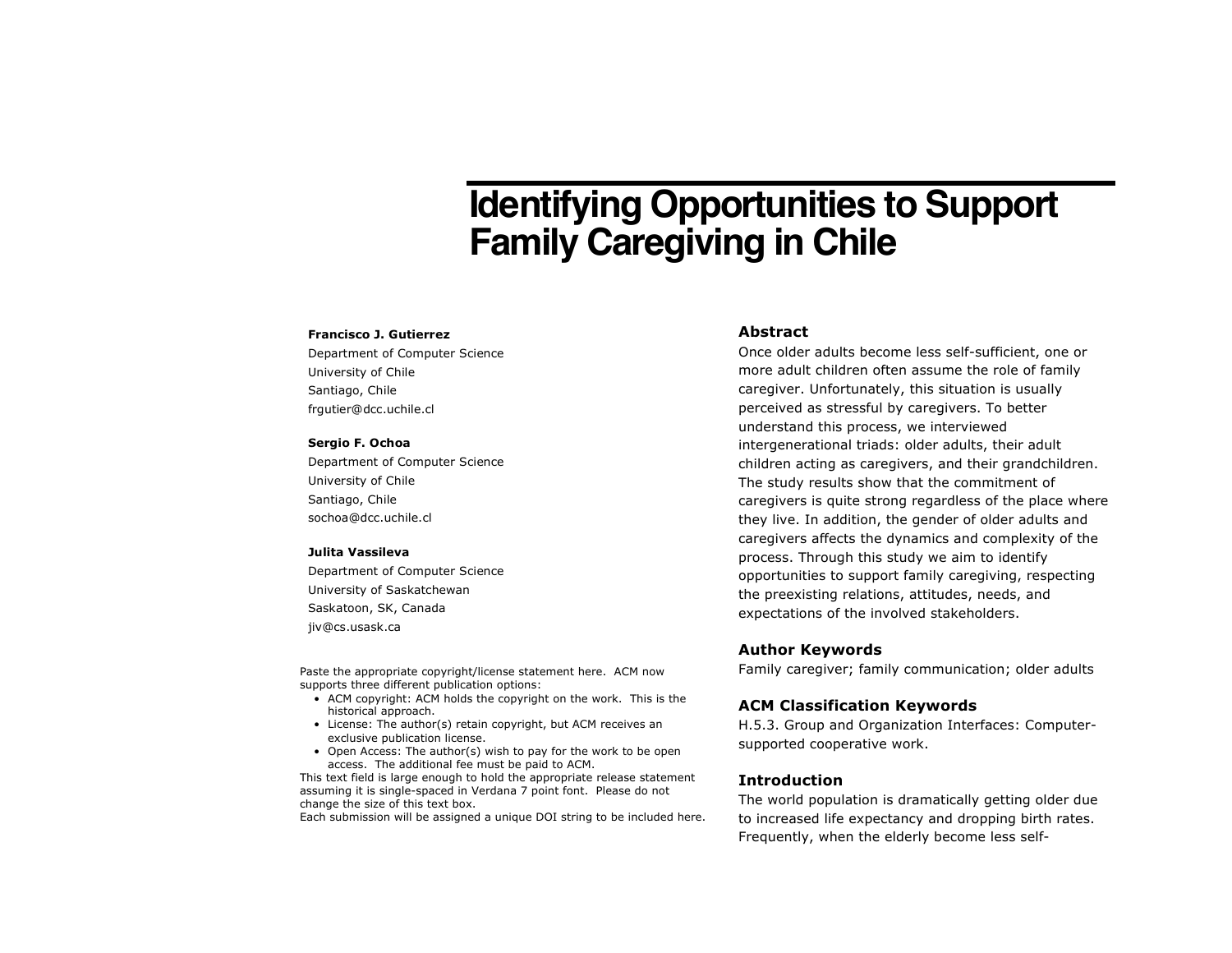sufficient, their families assume a caregiver role. This role typically falls on one or more adult children, who engage in providing emotional support and helping the elderly maintain a reasonable quality of life.

While the adult children accepting these duties usually do so in response to the affection and protection they received during childhood [3], cultural factors largely influence the extent to which these people get involved in the process. For instance, Latino family members typically tend to perceive this obligation stronger than people raised in America or Western Europe [11].

Although family caregivers sometimes include their partner and their children in the caring process, they usually struggle with maintaining their own family as well as providing care to their parents [5]. Unfortunately, this situation is not free from tensions that frequently burden the caregiver [5, 12].

Aiming to identify opportunities to design computersupported solutions for assisting family caregivers, we explored how this process is perceived and conducted in middle class Chilean families living in urban areas. By interviewing intergenerational triads from the same family branch, we identified asymmetric perceptions on how the caregiving duties are fulfilled, as well as how family caregivers communicate and coordinate their actions with other relatives. Building on these findings, we identified family caregiving scenarios showing opportunities to design computer-supported technology for helping adult children fulfill their duties.

## **Related Work**

The design of effective computer-supported solutions to assist people in caregiving settings has to consider the

needs of both care recipients and caregivers [1]. While a broad amount of research in this topic has been conducted in medical scenarios (e.g., [8, 9]), there are open challenges concerning the design and usage of technology for supporting such a process in family settings.

Even though family relations are complex, and are sustained in deep affection among its members, they are not free from tensions. For instance, one of the most significant sources of conflict between older adults and adult children is related to the management of communication with each other [2]. These conflicts usually correspond to misaligned perceptions on how older adults communicate with their adult children.

Distance is also a typical hurdle that family members need to overcome for maintaining periodic interaction and a meaningful sense of connection. Forghani and Neustaedter [4], studying the communication patterns of distance-separated grandparents and grandchildren, identified that adult children usually assume the role of family communication broker in intergenerational exchanges, thus providing the means to share information between people that do not have frequent contact. Similarly, Gutierrez and Ochoa [5] identified that adult children –and sometimes grandmothers– also assume a similar role aiming to provide indirect communication means as a way to sustain the affective link among loosely coupled people.

Although several computer-supported systems have been proposed to facilitate interactions between family members and older adults, the adoption of these technologies by the latter is usually complex. Huber et al. [6] identified that one of the most important factors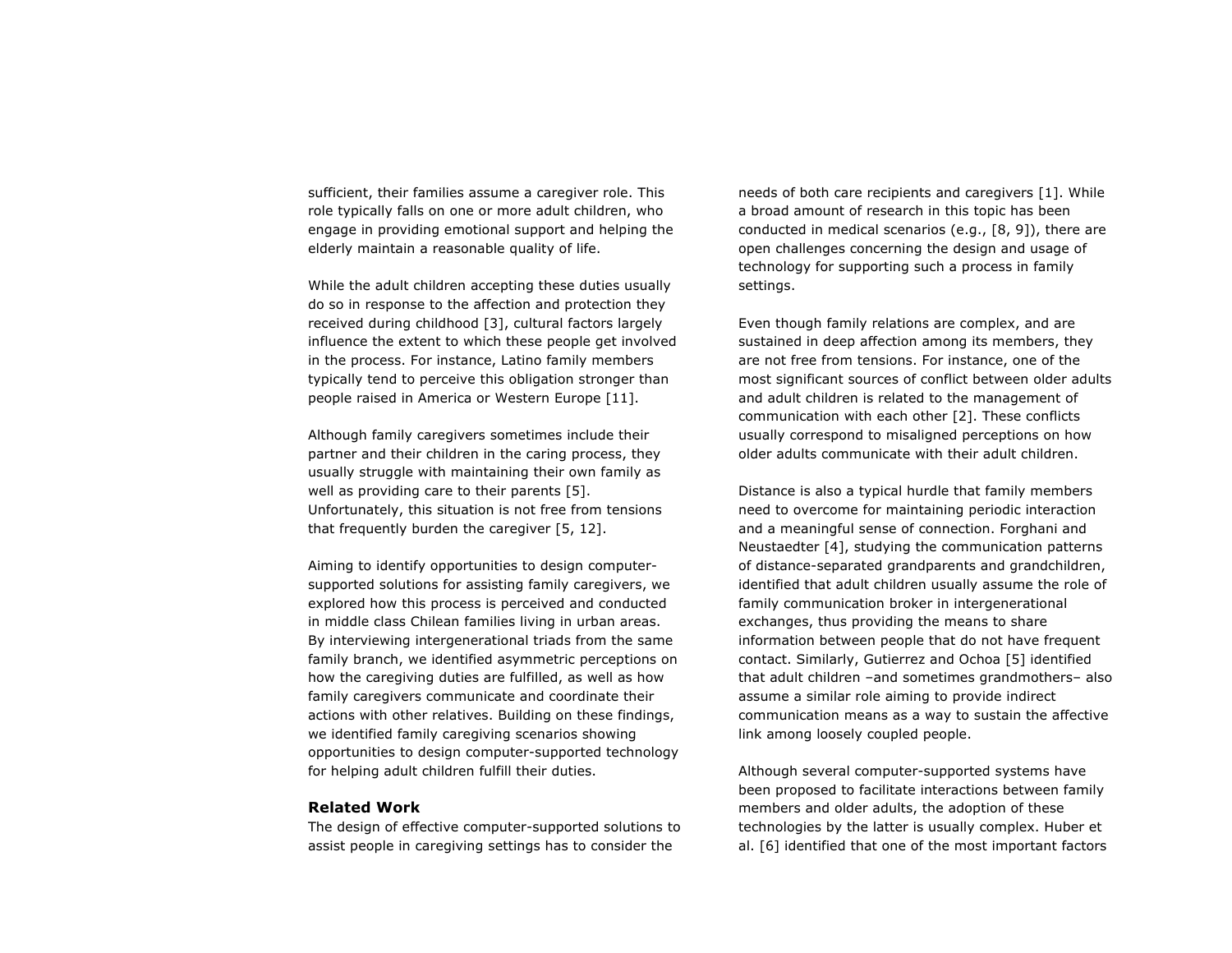|        |     | OA | <b>AC</b> | GC |
|--------|-----|----|-----------|----|
| Male   | N   | 4  | 5         | q  |
|        | Age | 78 | 50        | 23 |
| Female | N   | 12 | 11        | 7  |
|        | Age | 70 | 47        | 21 |

Table 1: Gender and mean age of the interviewed people. OA stands for Older Adults, AC for Adult Children, and GC for Grandchildren.

that limits the adoption of technology by older adults is the fear that these systems might replace human contact with their family caregivers. Therefore, one plausible alternative to assist this group of people is to design meaningful experiences that do not limit physical exchanges with their caregivers. Respecting the existing routines and expectations of the different involved stakeholders is required not only for facilitating the technology adoption and promoting effective and meaningful exchanges, but also to try aligning the implicit and explicit asymmetries existing across generations [7, 10].

This work builds on previous research by exploring how family caregivers get involved and manage their exchanges with their elders and other family members. Our study shows that family caregivers are concerned about coordination and negotiation issues, as well as any passive attitudes of other family members.

## **Study Methodology**

Our study was based on interviews exploring the communication and coordination practices of adult children assuming the role of family caregiver.

## *Participants*

Sixteen intergenerational triads were recruited through snowball sampling in the metropolitan area of Santiago, Chile. These triads are composed of an older adult, one of the adult children acting as his/her family caregiver, and one of the grandchildren from the same family branch. Given that the literature on family caregiving reports that women tend to assume this role in a higher number than men [12], we stratified our sample of adult children to reflect this in our study. Table 1 shows the socio-demographic features of the participants.

## *Interview method*

We conducted individual semi-structured interviews in the participants' home, lasting between 45 and 60 minutes each. Interview scripts were composed of two main sections: a common one for all participants aiming to explore the general interaction routines and perceived affinity structure of the family links, and a second one differentiated for each generation in the triad. Sample questions from the latter section were: *Do you think that your children have the obligation of caring for you? Why?* (older adults); *What challenges do you face when caring for your parents?* (adult children); and *Would you rather let your parents take care of your grandparents without involving you? Why?* (grandchildren). The interview protocol was piloted with a sample of three families, in order to limit wording problems and ambiguous statements.

## *Data collection and analysis*

Interviews were conducted in Spanish and were audiorecorded with the consent of each participant. The audio data was later transcribed and extended with handwritten field notes taken during each interview. We performed open, axial, and selective coding aiming to understand the emerging communication and coordination practices, as well as issues that family caregivers need to overcome when fulfilling their duties. Similarly, we analyzed how these caregivers position themselves within their families and what their expectations regarding other family members are.

## **Results**

The filial obligation shapes the relationship between adult children and their parents, and the parenting style fits the interactions between adult children and their own children. The relationship between grandchildren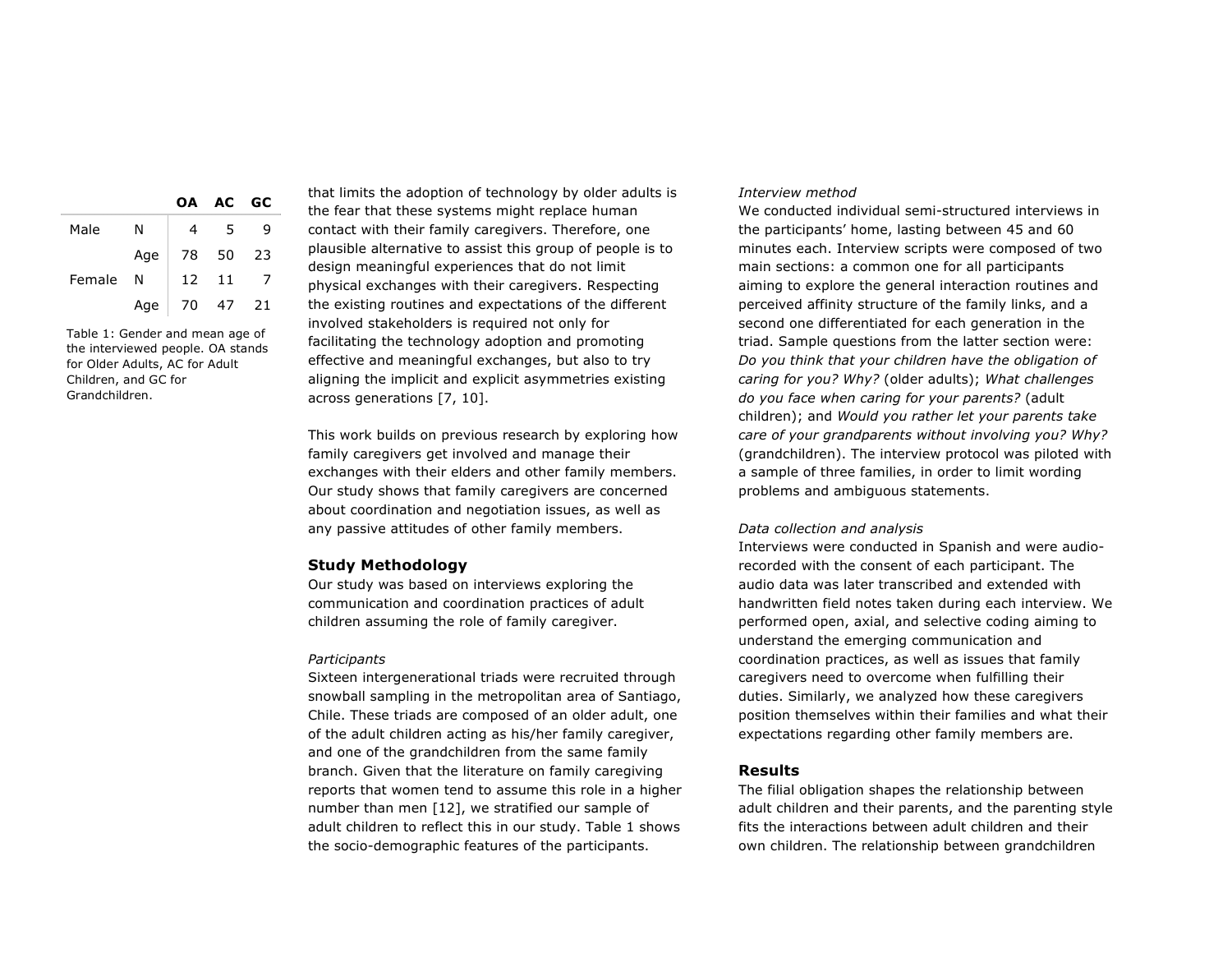





Figure 1: Representative intergenerational triads.

and grandparents seems to be ruled by the number and quality of the shared memories among them, which in turn depends on the physical distance between these people. Through our interviews, we corroborated previous research, which indicates that distance usually does not deteriorate the link between an adult child acting as family caregiver and his/her parents. This is due to the underlying filial obligation mediating this relation. However, it does negatively impact the grandparent-grandchild relationship [5].

In an initial attempt to describe the communication and coordination practices of caregivers across different family structures, we grouped the interviewed triads under one of the three family types shown in Figure 1. We used circles to depict women and triangles for men. The quality of the affective link is represented with a line between the involved people. The thickness of this link maps the perceived strength of the relationship between each member of the triad. The color of the line indicates who evaluated the quality of each link.

Family Type #1 (FT1) groups families 3, 4, 7, 9, 11, 12, and 14, where one daughter usually acts as caregiver and the care recipient is a female older adult. This family type, which is the most frequent one in our sample, sometimes involves one or more grandchildren in the caregiving process. Family Type #2 (FT2) comprises families 6, 10, 15, and 16, and it involves male and female caregivers. In this case, the care recipient is a male older adult. Finally, Family Type #3 (FT3), comprises families 1, 2, 5, and 13, and represents triads where the adult children and grandchildren live far away from the older adult; e.g., in a different city. This involves male and female caregivers, and the care recipients are mainly female

older adults. Naturally, given the complexity of family links, not all families fit under the identified groups. This is particularly the case of family 8, which was analyzed individually. The next subsections outline the main findings of our study.

*The affective link is usually strong and symmetric between a caregiver and her mother and children (FT1 and FT3), and asymmetric with the father (FT2)* The interviews show that family caregivers are highly engaged in caring for their parents; quoting AC3 (family 3, female, 54 years old): "*My mom needs me to care for her. She needs affection, that we go visit her, or at least that we spend some time together watching TV*". As another example, AC7 (male, 39 years old) takes the initiative in coordinating the family efforts toward their elderly as a way to fulfill the underlying duties of filial obligation: "*I am always paying attention to what we can do as a family to be closer. […] As the eldest one among my siblings, I feel I have the responsibility of being in charge of the other members in my family*". The caregiving process is usually accepted and highly appreciated by their parents – particularly the mother– and children. For that reason, the relationship among these people tends to be strong and symmetric.

Contrarily, the interviewed grandfathers tend to refuse the support provided by family caregivers. For instance, OA6 (male, 75 years old) said: "*My children are all grown up now. They need to take care of their own families. This is my time and I want to spend it on my own*". These people also consider that adult children and grandchildren frequently invade their privacy and restrict their independence, which may explain the asymmetry in the perceived affective link shown in FT2.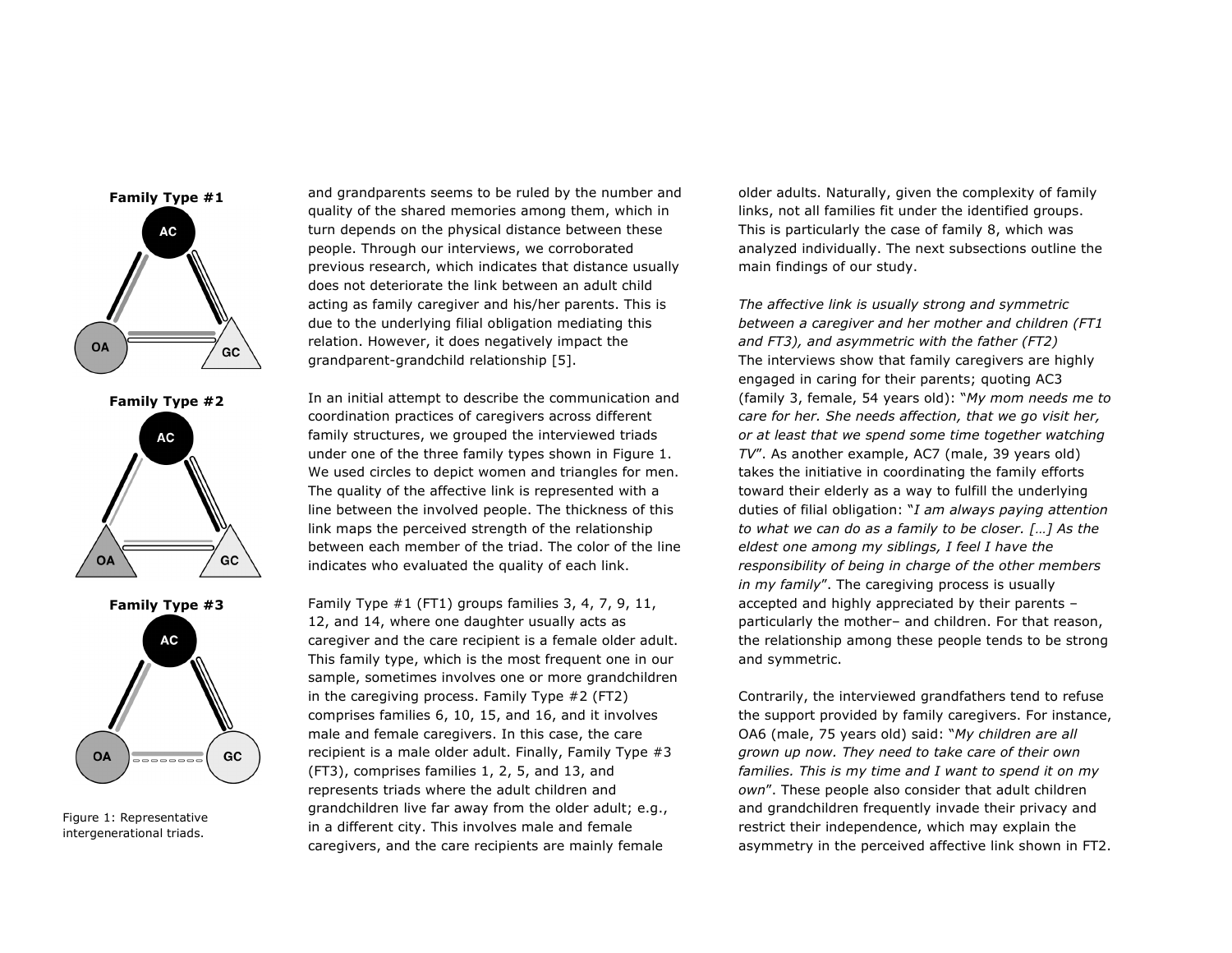

*Female caregivers expect more involvement from other family members*

Our interviews also show that older adults usually have two or three family caregivers, who also take care of their own children while trying to find an appropriate work-life balance. As a result, this situation generates care duties being assumed in an asymmetric way by family caregivers, where their own children tend to have priority. Therefore, the tasks derived from caring for their parents are frequently perceived as a burden that they have to assume due to their filial obligation. This produces periods of high stress in family caregivers that are usually better addressed by men. Male caregivers tend to show having more control of the coordination process and find the means to ask for help and involve other people, particularly family members of their same branch. For example, AC9 (male, 43 years old) relies on his brothers when he is unavailable: "*I always try to support my parents. My brothers also care for them, but at a lesser extent. […] When you ask them to do something, they are there. We are very united, so we share responsibilities*".

Contrarily, in the case of female caregivers, our interviews repeatedly show that they lack the means to ease this coordination process. Therefore, they have to address their challenges by themselves, leading to complaints about the lack of help, particularly toward family members of their same generation. For instance, AC10 (female, 42 years old) said: "*Dad is already used to me being the one who drives him to the doctor. […] I have to do it because I live closer (to him). […] I would really like more involvement from my brothers. Although they are aware that they need to do more for our dad, they tend to overload me and avoid their responsibilities*".

All in all, it turns out that female caregivers seem to expect more involvement from other family members, whereas male caregivers actually recognize that they benefit from more support, particularly that offered by members of their same generation. These observations resonate with related research, particularly in the case of burdened family caregivers coping with older relatives suffering from dementia [12].

## **Discussion**

Considering the study results we identified four caregiving scenarios (Fig. 2), which can be supported in different ways using technology. Scenario #1 is the most frequent one, where a female family caregiver simultaneously takes care of her mother and own children. The size of the arrows indicates the willingness of a person to support the other party, and the type of line maps if the support is effective (solid lines) or potential (dashed lines).

Regarding scenario #1, our study indicates that grandchildren and some adult children are not available to be caregivers; however, they are willing to contribute as much as possible –a role that we identify as *helpers*–. Unfortunately, they do not frequently assume such a role since they have little to no understanding of the elderly short-term needs; e.g., buying medicine or groceries. Female older adults receiving help usually do not represent an obstacle for helpers. This opens several opportunities for designing technology to engage and support helpers, thus satisfying the needs of older adults and reducing the workload of caregivers. Nevertheless, designing this kind of technology requires that female caregivers realize that other family members can contribute not only as caregivers, but also as helpers. In this sense,

Figure 2: Scenarios of family caregiving support. OA stands for Older Adult, FC for Family Caregiver, and H for Helper.

H.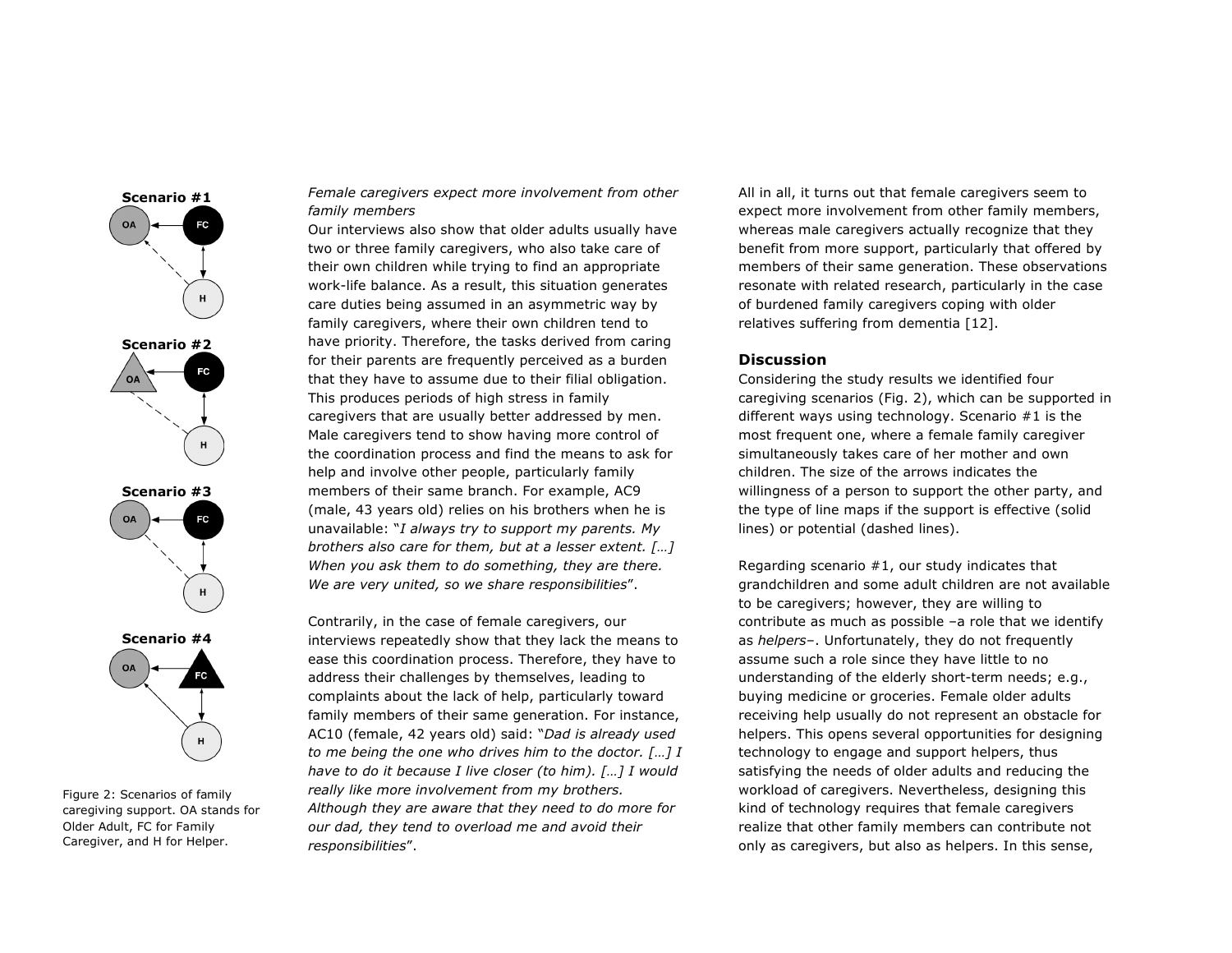designing technology that decentralizes (even partially) the control held by female caregivers represents a plausible design opportunity.

Scenario #2 is similar to the previous one, with the difference that the older adult is a man. In this case, there is not only a lack of visibility of the elderly shortterm needs, but also a reluctance of older adults to receive external support. Therefore, effective technology to address the caregiving process should probably be aimed at persuading both helpers and older adults using positive computing solutions. For instance, highlighting shared memories can contribute to increasing the willingness of potential helpers to assist the elderly, and to the latter for receiving external support. There is also an opportunity to assist male older adults using their partner as mediator; i.e., the grandmother can make their shared needs explicit and thus getting external support that benefits both of them.

In scenario #3 the caregiver and her children live far away from the older adult. Typically, the older adults keep direct contact with their caregiver, but usually not as much with their grandchildren. Although there is technology specifically targeted at keeping alive and reinforcing the link between distance-separated grandparents and grandchildren, most of these solutions are focused on kids and do not necessarily consider teen or young adult grandchildren as potential actors in the caregiving process. This opens several opportunities to design technology for this scenario.

Finally, in scenario #4 the caregivers are male. Although they usually involve other family members as helpers, their coordination is centralized. Therefore, it

depends on the active participation of caregivers. Coordinating activities in this scenario can benefit from technology that decentralizes or automates part of this process, given that male caregivers usually receive external support from other family members.

## **Conclusions and Future Work**

The process of caring for older adults in Chile usually burdens family caregivers, who have to take care of their own children and their parents while trying to reach an appropriate work-life balance. Through an intergenerational interview study, we identified several caregiving scenarios and opportunities to support them using technology. Although a family ecosystem can involve combinations of these proposed scenarios, thus increasing the complexity of designing effective mechanisms to ease family caregiving, this research shows initial steps on how to deal with this problem.

Given the small number of participants and the cultural aspects involved in our study sample, the findings and proposed design opportunities may not be applicable to other scenarios. In this sense, our future work will focus on building upon our initial findings by interviewing and analyzing additional intergenerational triads, as well as prototyping and evaluating in the field the effectiveness and acceptance of design alternatives.

# **Acknowledgments**

This work has been partially supported by the Fondecyt Project (Chile), grant: 1150252. The work of Francisco J. Gutierrez has been supported by the Ph.D. Scholarship Program of Conicyt Chile (CONICYT-PCHA/Doctorado Nacional/2013-21130075).